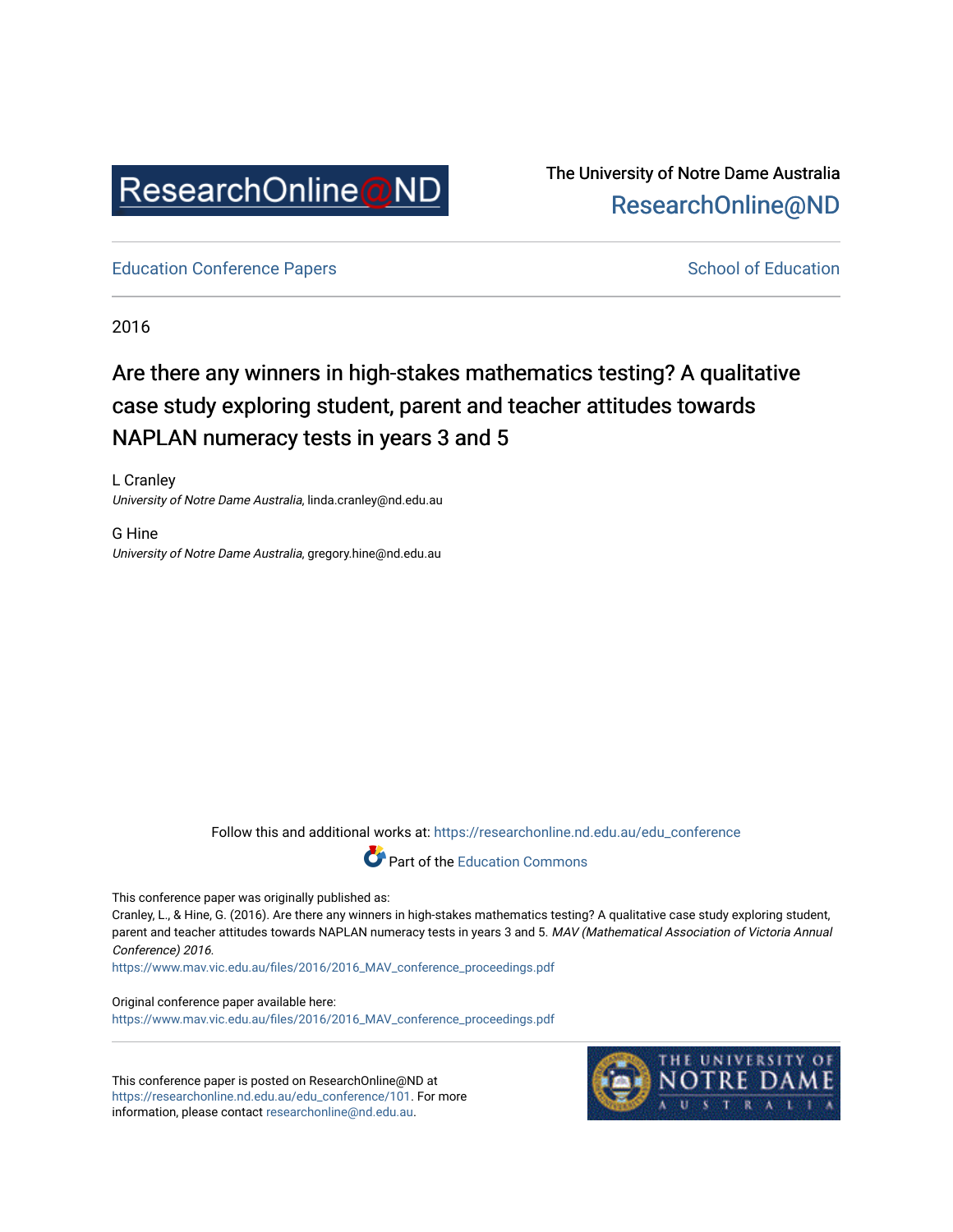# ARE THERE ANY WINNERS IN HIGH-STAKES MATHEMATICS TESTING? A QUALITATIVE CASE STUDY EXPLORING STUDENT, PARENT AND TEACHER ATTITUDES TOWARDS NAPLAN NUMERACY TESTS IN YEARS 3 AND 5

## **Linda Cranley**

*The University of Notre Dame Australia*

## **Gregory Hine**

*The University of Notre Dame Australia*

*Through the annual implementation of National Assessment Program – Literacy and Numeracy (NAPLAN), testing of mathematical standards across Australia invokes questions about the impact that high-stakes testing has for the teaching and learning of mathematics. According to recent studies on high-stakes testing, the role of the teacher is instrumental in children's achievement results. The purpose of this case study is to explore perspectives about NAPLAN from key participants at one Western Australian Primary School, namely: students, teachers, and parents. The paper will report on the extent to which instructional pedagogy at one school has been affected by the implementation of NAPLAN testing and subsequent publication of results. Consistent with a phenomenological perspective, the qualitative data for this investigation were collected through semi-structured interviews and field notes. These data offered particular insights into how key participants viewed the impact NAPLAN testing has had on the instructional pedagogy in Year 3 and Year 5 classrooms.*

#### **Introduction**

Since the implementation of the National Assessment Program – Literacy and Numeracy (NAPLAN) in Australian schools in 2008, debate concerning the rationale of such testing has escalated steadily. The purpose, value, and results of NAPLAN have come under scrutiny from teachers, parents, ministers for education and politicians (Belcastro & Boon, 2012). The amount of criticism towards high-stakes testing of school-aged children continues to rise, with much debate focussing largely on the benefits of NAPLAN and the effects this procedure has on the well-being of all involved. Chiefly the debate centres around the question of 'Are there really any winners in high-stakes testing?' In answering this question, White and Anderson (2012, p. 61) doubted whether a high-stakes test could improve learning, "particularly when we consider it within the context of the time it takes to get back, the excessive time often taken to prepare for it, compounded as it is by the pressure many schools feel as a result of NAPLAN being published online via the *My School* website". Furthermore, much has been written concerning the negative impact NAPLAN has had on the teaching and learning of mathematics. Some of the prominent issues include educators teaching to the test, a perceived narrowing of the curriculum, and the disempowerment of teachers (Bagnato & Yeh Ho, 2006; Klenowski & Wyatt-Smith, 2011). For instance, Thompson and Harbaugh (2013) highlighted that teachers face increased pressure for their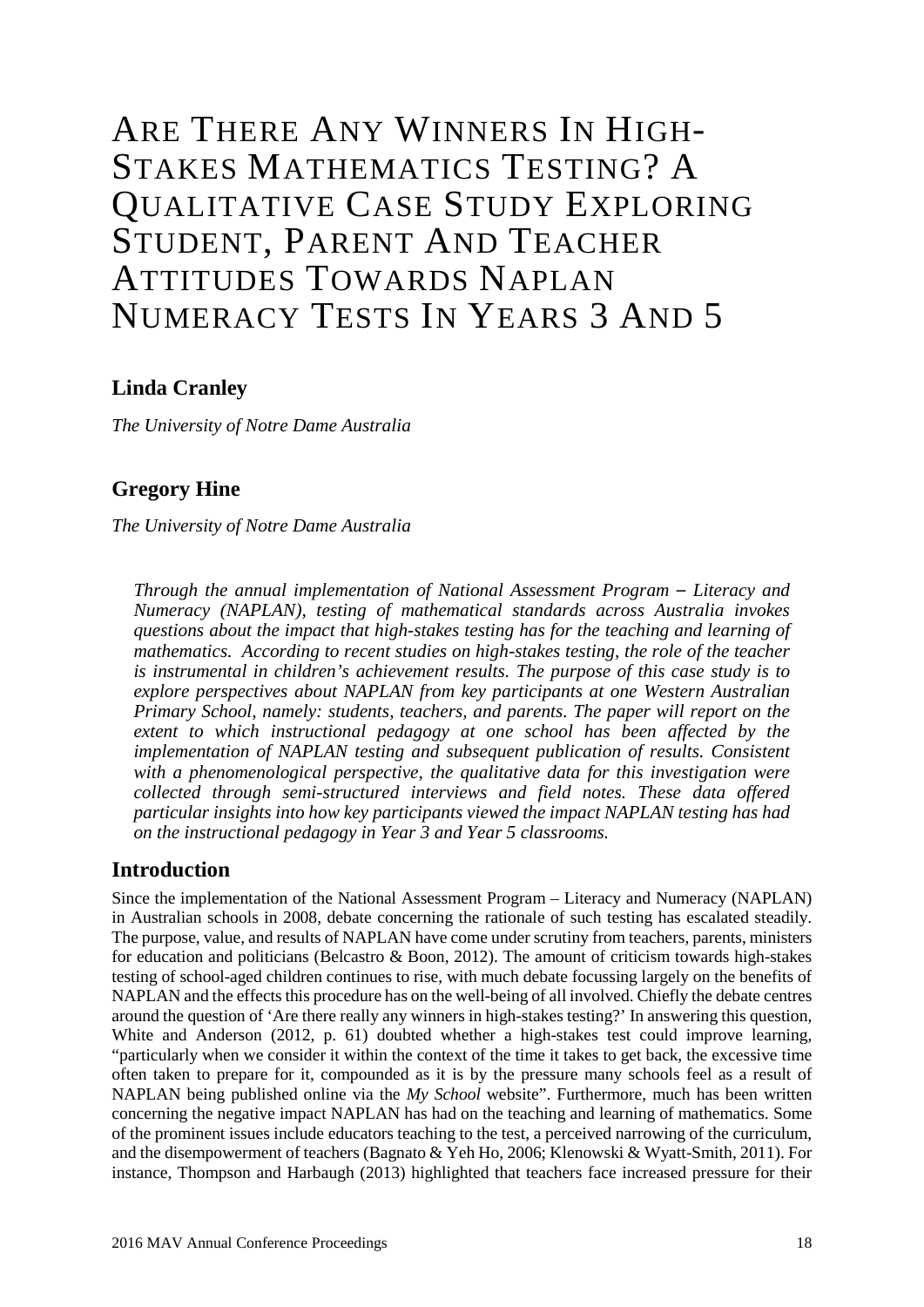students to succeed due to publication of NAPLAN results on the *My School* website which can be viewed internationally. Perso (2009) underscored how mathematics teachers are concerned about getting the educative 'balance' right in terms of adequately preparing their students for NAPLAN and not altering their programs to teach to the test. Other writers have identified various negative effects NAPLAN testing has had on students' mental health and well-being in general (Carter, 2012; Quinell & Carter, 2011; White & Anderson, 2012).

The Whitlam Report (ACARA, 2013) outlined the benefits of having a national a high-stakes testing procedure. The report stated that if used with other appropriate assessments, NAPLAN can "provide valuable data on student numeracy and literacy outcomes to a range of stakeholders as part of NAPLAN reporting" (ACARA, 2013, p. 7). At the same time, the Australian Curriculum Assessment and Reporting Authority (ACARA) cautions that NAPLAN results should be used as a snapshot of students' achievement and should be viewed as only one of the high-quality assessments in the course of the year. In a similar manner to which the Programme for International Assessment (PISA) and the Trends in International Mathematics and Science Study (TIMSS) results are viewed, NAPLAN is the measure through which governments, education authorities, schools, and the community can determine the extent to which young Australians are meeting important educational outcomes (ACARA, 2014; Belcastro & Boon, 2012; Klenowski, 2010). Furthermore, Supovitz (2009) noted that high-stake test results have become the primary indicator of school and student performance within Australia, with monetary or non-monetary rewards, and a range of interventions offered for low-performing schools.

## **Purpose and Justification**

The purpose of this research is to investigate the impact of high-stakes testing on the teaching and learning of mathematics for students, classroom teachers, and parents. Au (2007) states that a test is considered 'high stakes' when its results are used to make important decisions that affect students, teachers, administrators, communities, schools, and districts. The research also explored the extent to which NAPLAN test conditions contributed to student performance and student self-perceptions in mathematics. To obtain these perspectives from key stakeholders, qualitative data were gathered through the exercise of semi-structured interviews and researcher-generated field notes. Using these methods, the researchers wished to give individual children, their parents, and their teachers, a voice in sharing their experiences about how NAPLAN has affected their relationships with mathematics. In doing so it hoped that educators can better understand student, teacher, and parent perceptions about NAPLAN testing, which has been identified as an area of need (Belcastro & Boon, 2012).

## **Key Research Question**

The key research question for this project is: *What is the impact of high-stakes testing on the teaching and learning of Mathematics in one Western Australian Catholic Primary School?*

#### **Sub-questions**

Three sub-questions were developed from the key research question.

*What is the impact of high-stakes testing on mathematical teaching and learning for Year 3 and Year 5 students?*

*What is the impact of high-stakes testing on mathematical teaching and learning for Year 3 and Year 5 teachers?*

*What is the impact of high-stakes testing on the understanding of mathematical teaching and learning of the parents or guardians of Year 3 and Year 5 students?*

## **Methodology**

#### **Case Study**

This research was conducted through an intrinsic case study (Stake, 1995) where all data were collected from one Western Australian Catholic primary school within a low socio-economic area as defined by the *My School* website. A case study approach was chosen because the researchers wished to carry out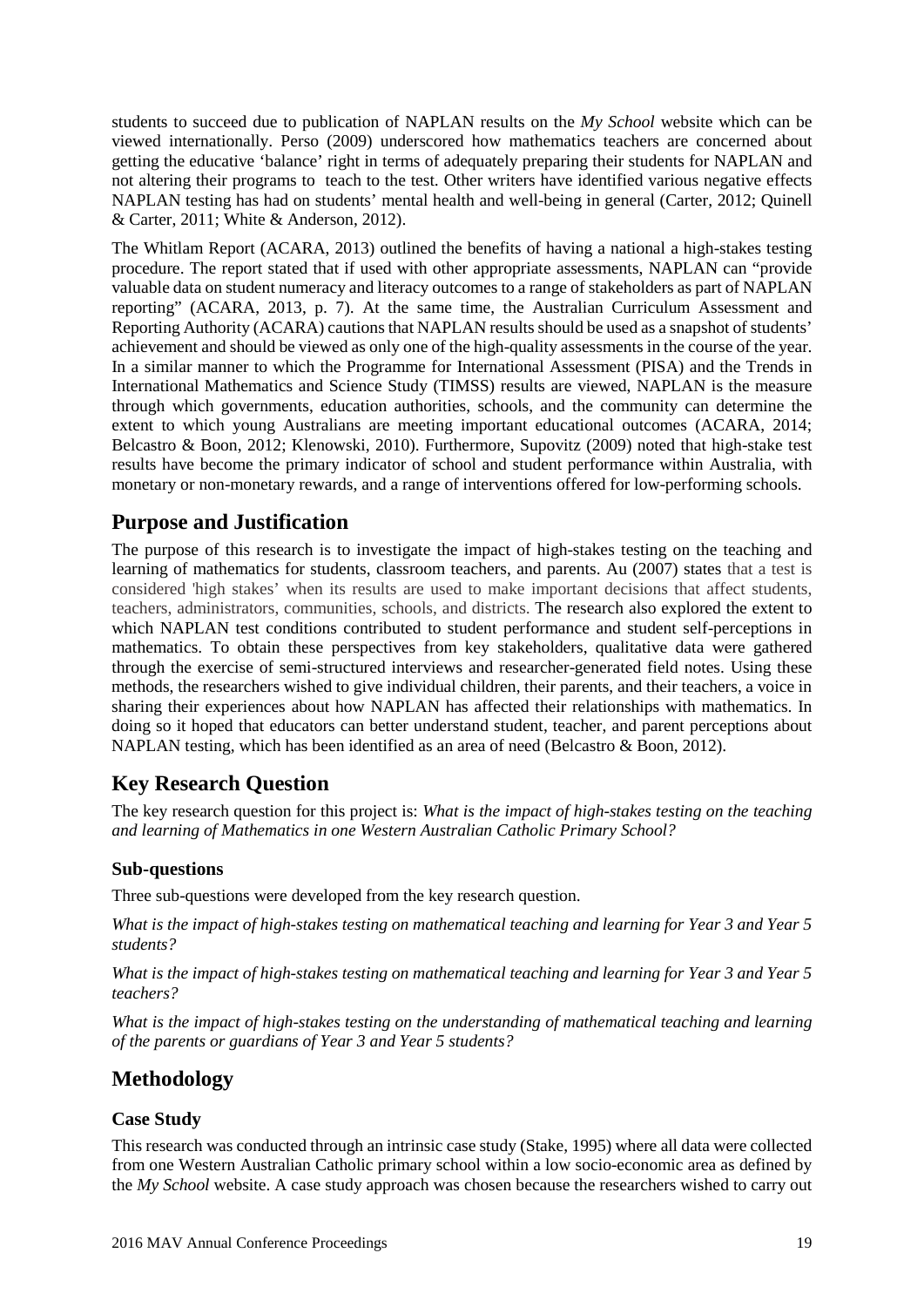a detailed investigation over a period of time within a particular context (Hartley, 2002). By involving students, parents and teachers from Year 3 and Year 5, the researchers were able to explore the extent to which high-stakes testing had an impact on the teaching and learning of mathematics for these participants. Specifically, the case study design enabled the researchers to discern similarities and differences through both Year 3 and Year 5 cohorts for students, teachers, and parents.

#### **Participants**

The parents, children, and teachers involved with the Year 3 and Year 5 classrooms were the key participants in this research. Six children from each year were selected purposively by their classroom teacher based on their academic ability; two students achieving results at an A level or higher, two students achieving at the intended target for that year level, and two students achieving at a D level or lower. To ensure the holistic nature of the research, parents of participating students and the Year 3 and Year 5 classroom teachers were also interviewed.

|  | Table 1 Number of participants |  |
|--|--------------------------------|--|
|  |                                |  |

|        |  | Students Parents Teachers |
|--------|--|---------------------------|
| Year 3 |  |                           |
| Year 5 |  |                           |

The adult participants were chosen to discern the extent to which their experiences affected their understanding of NAPLAN, and their relationship with both the teacher and the school. To allow for an appropriate commentary, the parents were interviewed shortly after NAPLAN results were disseminated.

#### **Methods**

The researchers used semi-structured, qualitative interviews and took field notes as data for this research. Individual interviews were conducted face-to-face with key participants soon after the NAPLAN test had been administered (teachers and students) and after the results had been disseminated (parents). Conducting interviews at this time allowed the researchers the best opportunity to ascertain a true account from all participants regarding their perceptions of the testing. The interviews were recorded so they could be transcribed and analysed at a later date. The researchers also took field notes during the interviews to note any salient observations or emerging thoughts arising during the interviews.

#### **Data Analysis**

The researchers analysed qualitative data collected from the child and adult participants according to a framework offered by Miles and Huberman (1994) which comprises the stages: data collection, data reduction, data display, and conclusion drawing/verification. Following the data collection stage, and within the framework employed, the researchers used a content analysis process to interrogate the data. According to Berg (2007, p. 303), content analysis is "a careful, detailed systematic examination and interpretation of a particular body of material in an effort to identify patterns, themes, biases and meaning". Using this analytical process the researchers were able to generate themes, and ultimately, key findings.

## **Presentation of Findings**

The results of the study are organised into three categories according to research participant grouping, namely: students, teachers and parents. The most prominent theme that emerged for each stakeholder group is presented in the table below.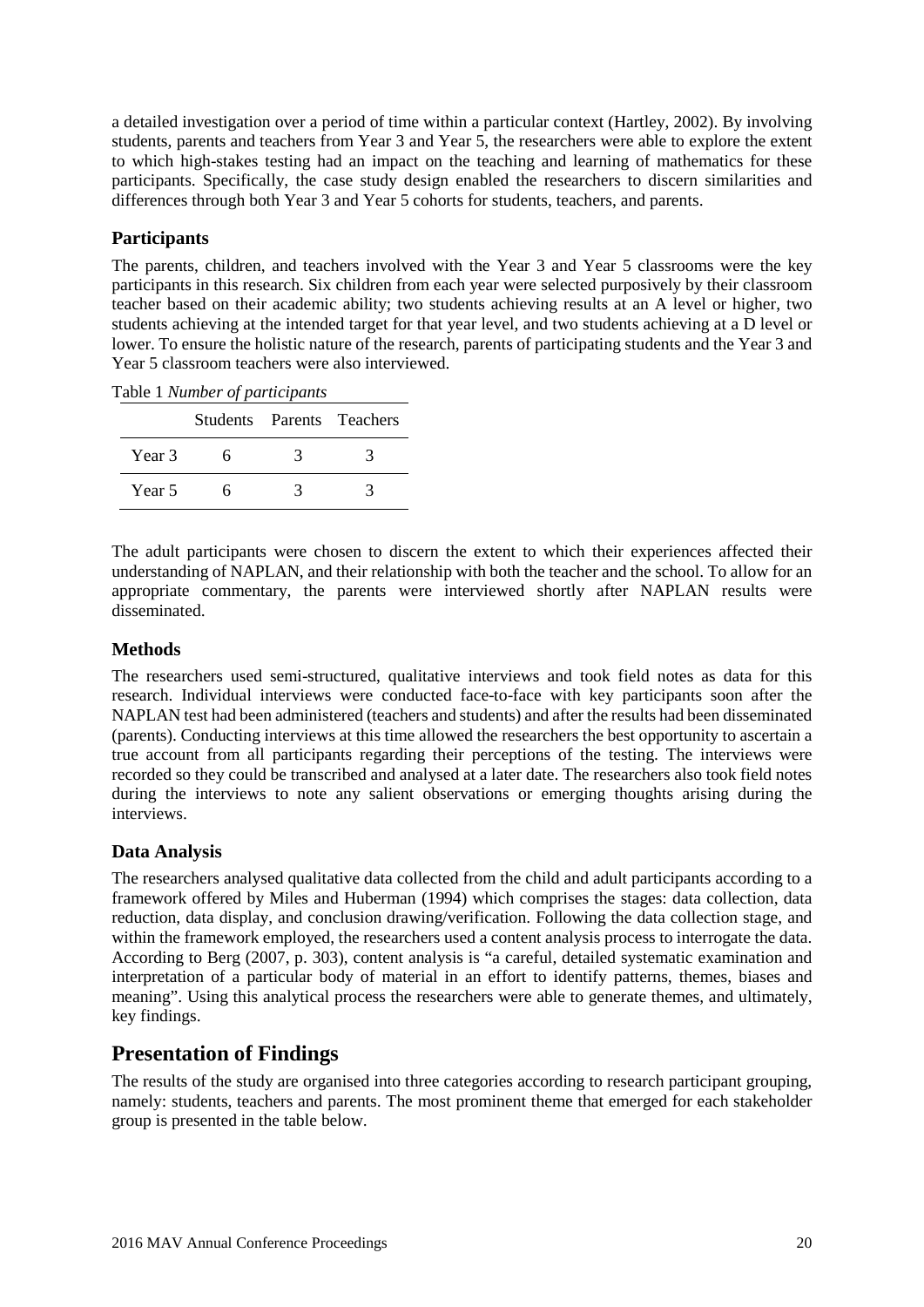Table 2. *Emergent themes from data analysis*

| Stakeholder Group          | Theme                                                           |
|----------------------------|-----------------------------------------------------------------|
| Year 3 and Year 5 Students | Anxiety about sitting NAPLAN                                    |
| Year 3 and Year 5 Teachers | Changes in Pedagogy in preparation for NAPLAN                   |
| Year 3 and Year 5 Parents  | Discrepancy in results from school report and NAPLAN<br>results |

#### **Students**

All Year 3 and Year 5 students reported feeling a heightened sense of anxiety when sitting the NAPLAN test. Compared with Year 5 students, Year 3 students described a higher level of anxiety as they had not sat the NAPLAN test before. To illustrate, one Year 3 student recalled: "[The teacher] explains things better when it's not NAPLAN stuff. Because they don't explain the test before you do it. We spread the desks out, so we could concentrate on the test". However, even though Year 5 students had sat NAPLAN before, 80% of students expressed feeling nervous. For instance, a Year 5 student remembered "I get just a little anxious if I don't get the question and I skip it and don't get time to go back". Overall the students' reported anxiety was related to the test conditions they were placed under and the arrangement of the classroom, rather than the actual test itself. As one Year 3 participant noted: "NAPLAN day is different because I am not allowed to ask my teacher questions". According to eight of twelve students interviewed, the classroom environment was altered from the regular classroom setting. The desks were placed in single file, which led to a feeling of isolation as one Year 5 student explained "I felt a bit nervous and insecure because I felt like it was only me getting tested and no one else".

#### **Teachers**

Teachers indicated that they felt some pressure from parents in regards to NAPLAN. Year 3 teachers were able to reassure parents who were anxious about NAPLAN, with one teacher noting: "We just try to calm the parents down so that it's not a big deal. It's only one test. Most parents are good with that explanation". However, Year 5 teachers experienced greater pressure from parents as NAPLAN results are used as entrance criteria for secondary school. One Year 5 teacher relayed general concerns from parents, "I still think a lot of parents here put a lot of value on the results, because they are worried about the results for high school. What if they don't perform well and they need the results to get into high school?"

Initially, all teachers declared that they did not alter their pedagogical approaches in preparation for NAPLAN. One teacher stated "Personally, it's not a big deal for me, and I don't like teaching to the test, so I'd never teach something just because they're going to include it". However, after probing during the interview, all teacher participants conceded that they did alter their mathematics lessons mainly through the arrangement of the classroom. To illustrate this another teacher stated

*It would definitely be fair to say that it is different from the normal way you teach, you move the desks, the week before or whatever are moved into their test conditions, we're just sitting our test like this because of classroom conditions.*

Teachers also commented how they used NAPLAN practice tests within their classrooms to ensure that children were adequately prepared for the test under time constraints. One teacher commented

*We do more practice tests prior to NAPLAN; we have photocopied practice tests and get them to complete them under timed pressure so they get used to sitting for 40 minutes and working non-stop for 40 minutes.*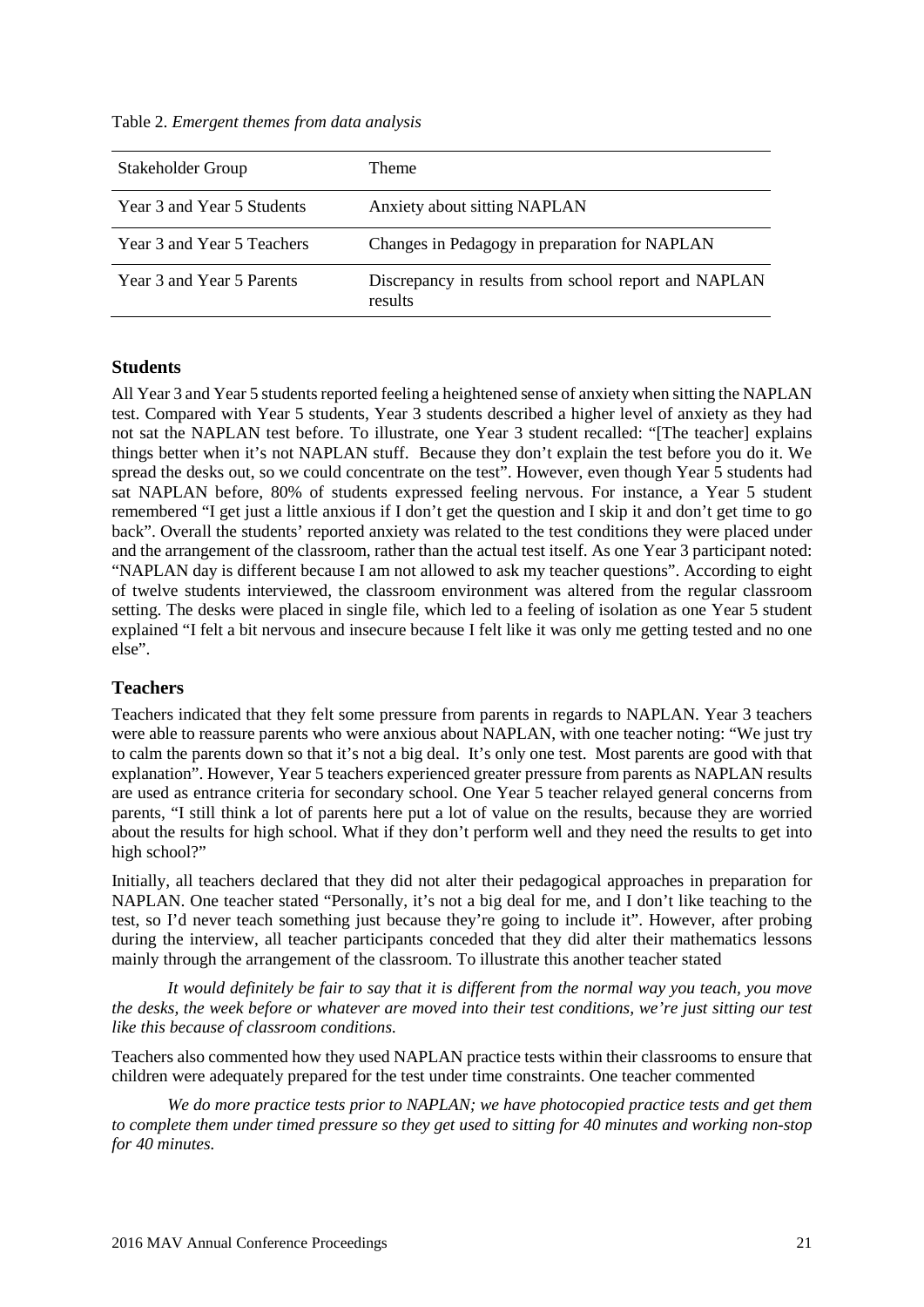In addition, all teachers stated how the time they spent using practice tests resulted in a 'narrowing' of mathematics education, in that they were unable to teach the prescribed mathematics curriculum to students.

#### **Parents**

NAPLAN results affected the relationship between the school and parents differently within the two cohorts. Year 3 parents were not concerned that the school performed under the national average in mathematics, as they felt the school report was more important than the NAPLAN results. One Year 3 parent commented, "No I wasn't concerned. I will wait for her school report. For me the school report is more important, the children spend a lot of time with those teachers". However, the relationship between the school and the Year 5 parents appeared somewhat damaged through expressed concerns about the NAPLAN results affecting their child's acceptance into secondary school. One Year 5 parent stated her concerns, "I don't want to hand this application into [school] knowing that it's not a true evaluation of my child….I've got the primary school that doesn't worry about it but then the high school that does". Four of six parents noted the difference between their children's achievements in school reports and in NAPLAN. In particular, parents stated that they were confused by these differences and recalled feeling unsure as to "who was telling the truth'. One parent stated

*So what worries me is, is our academics maths class really an academic maths class, when compared with the rest of Australia? Maybe our whole level is not right? Maybe we shouldn't have an academic maths class if we're not up there with the academics.*

The parents articulated confusion and disappointment with the results and began to question the merit of the school. For instance, one parent remarked on the difference in the results between the school and the neighbouring school. This was evidenced by one parent who noted "I did go on the *My School* website to see what the other school got and I was thinking why I am paying money at this school when the other school has better results?" This real discrepancy in reported results was echoed by three other parents interviewed.

#### **Discussion and Conclusion**

The aim of this research was to investigate the impact of NAPLAN on the teaching and learning of mathematics for students, teachers and parents at one school. Findings indicated that the anxiety students experienced was caused by alterations to the classroom environment and the time restrictions placed on them. These findings support the earlier work of Belcastro and Boon (2012) who suggested the effect an unfamiliar classroom environment can have 8 year old children. Walking into the altered environment gave students a sense that they were about to engage in an unfamiliar activity. The test conditions also contributed to their heightened sense of anxiety, which is consistent with other commentators (Carter, 2012; Watson et al., 2002). For instance, Year 3 and 5 students at this school are usually allowed considerable time when completing regular classroom tests. However, NAPLAN time constraints resulted in students feeling nervous to complete the test as they did not have enough time to check their answers as would have been typical classroom practice. Teachers indicated changing their pedagogy mainly through alterations to the physical environment and the inclusion of sample tests in mathematics lessons. According to teacher testimony, the conditions prescribed by ACARA have inadvertently forced them to change their pedagogical approaches. Such practice 'narrowed' the mathematics curriculum by replacing lessons with sample NAPLAN tests, a finding consistent with Perso (2011). Parents commented that NAPLAN results had affected their relationship with the school, due to the concern and confusion arising from disparate NAPLAN results and school reports (Douney, 2000). On the whole, Year 5 parents found it more difficult than Year 3 parents to reconcile the differences due to their children preparing for secondary school.

Anxiety experienced by students, pressure on teachers to alter pedagogical practice and the confusion and disappointment experienced by parents concerning NAPLAN reporting, all indicate that there are no winners in high-stakes testing for the participants of this study.